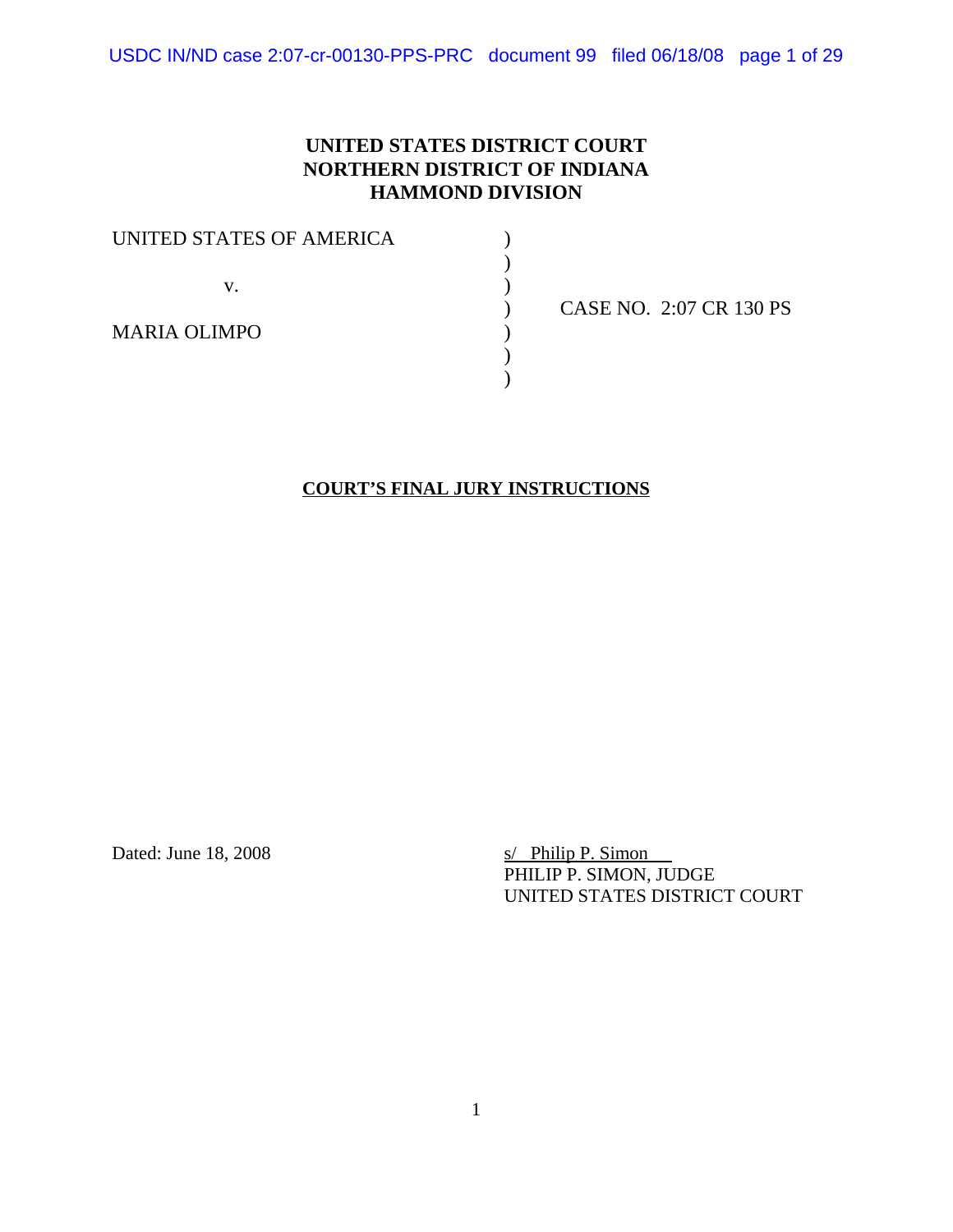Members of the jury, you have seen and heard all the evidence and arguments of the attorneys. Now I will instruct you on the law.

You have two duties as a jury, your first duty is to decide the facts from the evidence in the case. This is your job, and yours alone.

Your second duty is to apply the law that I give you to the facts. You must follow these instructions, even if you disagree with them. Each of the instructions is important, and you must follow all of them.

Perform these duties fairly and impartially. Do not allow sympathy, prejudice, fear, or public opinion to influence you. You should not be influenced by any person's race, color, religion, national ancestry, or sex.

Nothing I say now, and nothing I said or did during the trial, is meant to indicate any opinion on my part on what the facts are or what your verdict should be.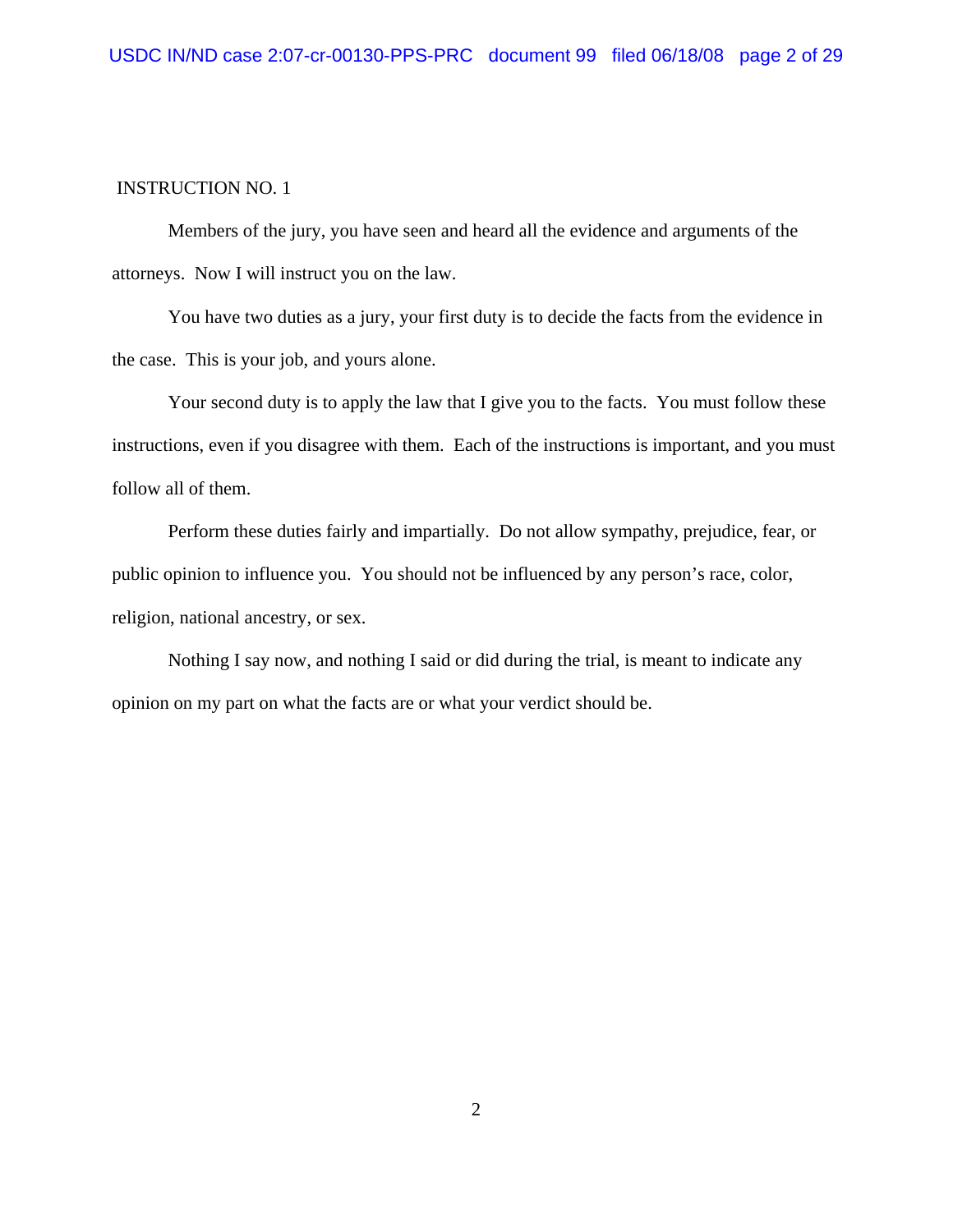The evidence consists of the testimony of the witnesses and the exhibits admitted in evidence.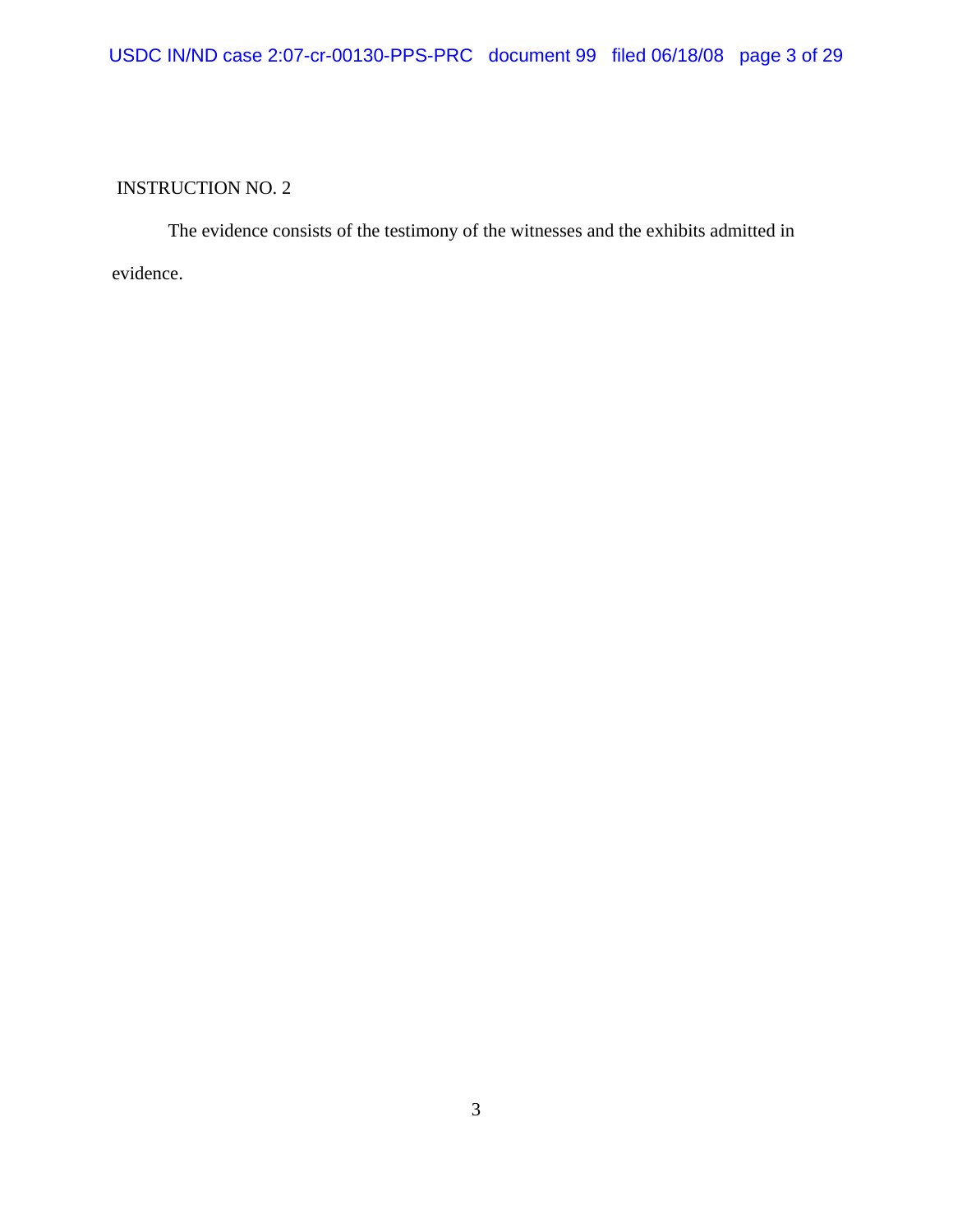You are to decide whether the testimony of each of the witnesses is truthful and accurate, in part, in whole, or not at all, as well as what weight, if any, you give to the testimony of each witness.

In evaluating the testimony of any witness, you may consider, among other things:

- the witness's age;

- the witness's intelligence;

- the ability and opportunity the witness had to see, hear, or know the things that the witness testified about;

- the witness's memory;

- any interest, bias, or prejudice the witness may have;

- the manner of the witness while testifying; and

- the reasonableness of the witness's testimony in light of all the evidence in the case.

You should judge the defendant's testimony in the same way that you judge the testimony of any other witness.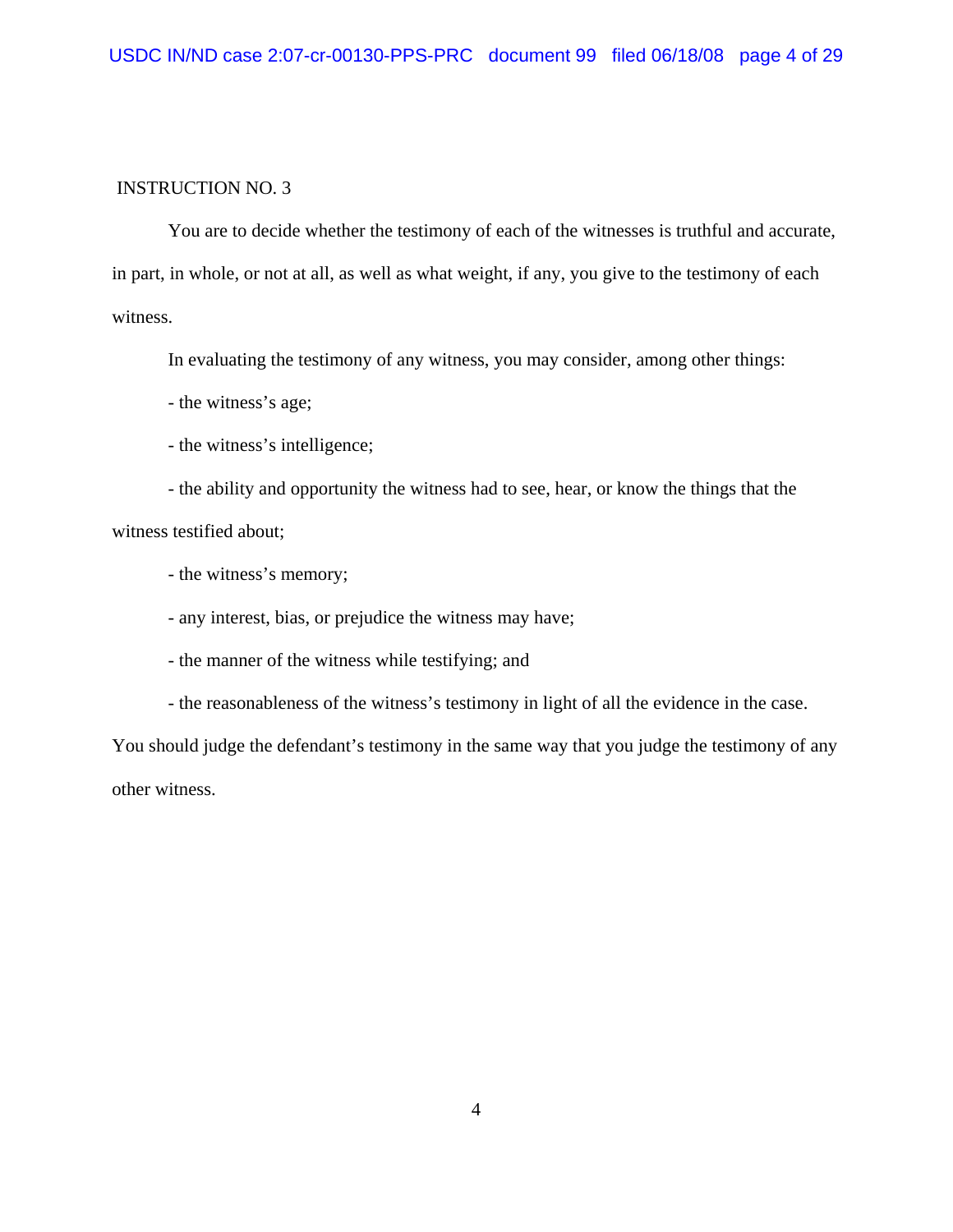You should use common sense in weighing the evidence and consider the evidence in light of your own observations in life.

In our lives, we often look at one fact and conclude from it that another fact exists. In law we call this "inference." A jury is allowed to make reasonable inferences. Any inferences you make must be reasonable and must be based on the evidence in the case.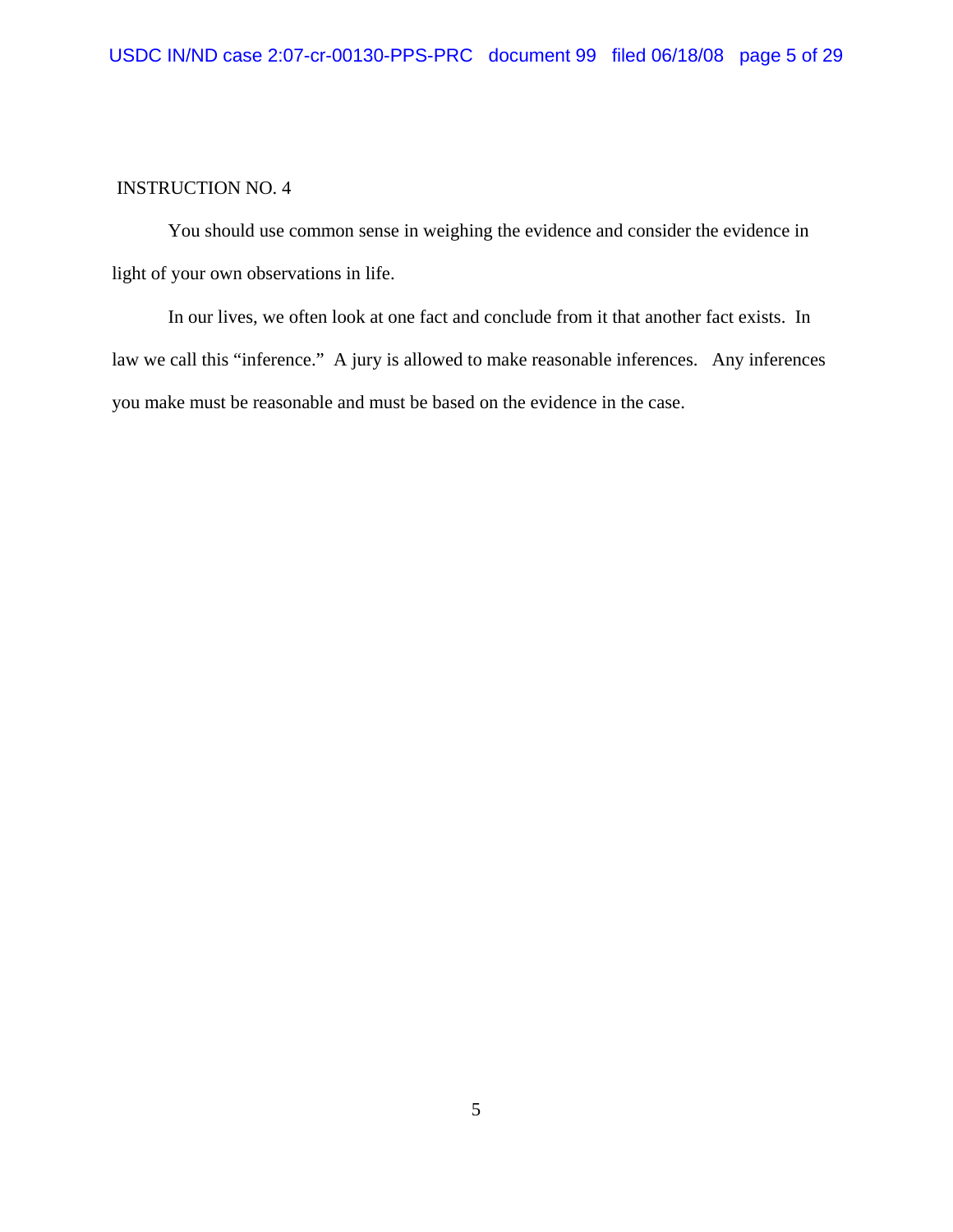Some of you have heard the phrases "circumstantial evidence" and "direct evidence." Direct evidence is the testimony of someone who claims to have personal knowledge of the commission of the crime which has been charged, such as an eyewitness. Circumstantial evidence is the proof of a series of facts which tend to show whether the defendant is guilty or not guilty. The law makes no distinction between the weight to be given either direct or circumstantial evidence. You should decide how much weight to give to any evidence. All the evidence in the case, including the circumstantial evidence, should be considered by you in reaching your verdict.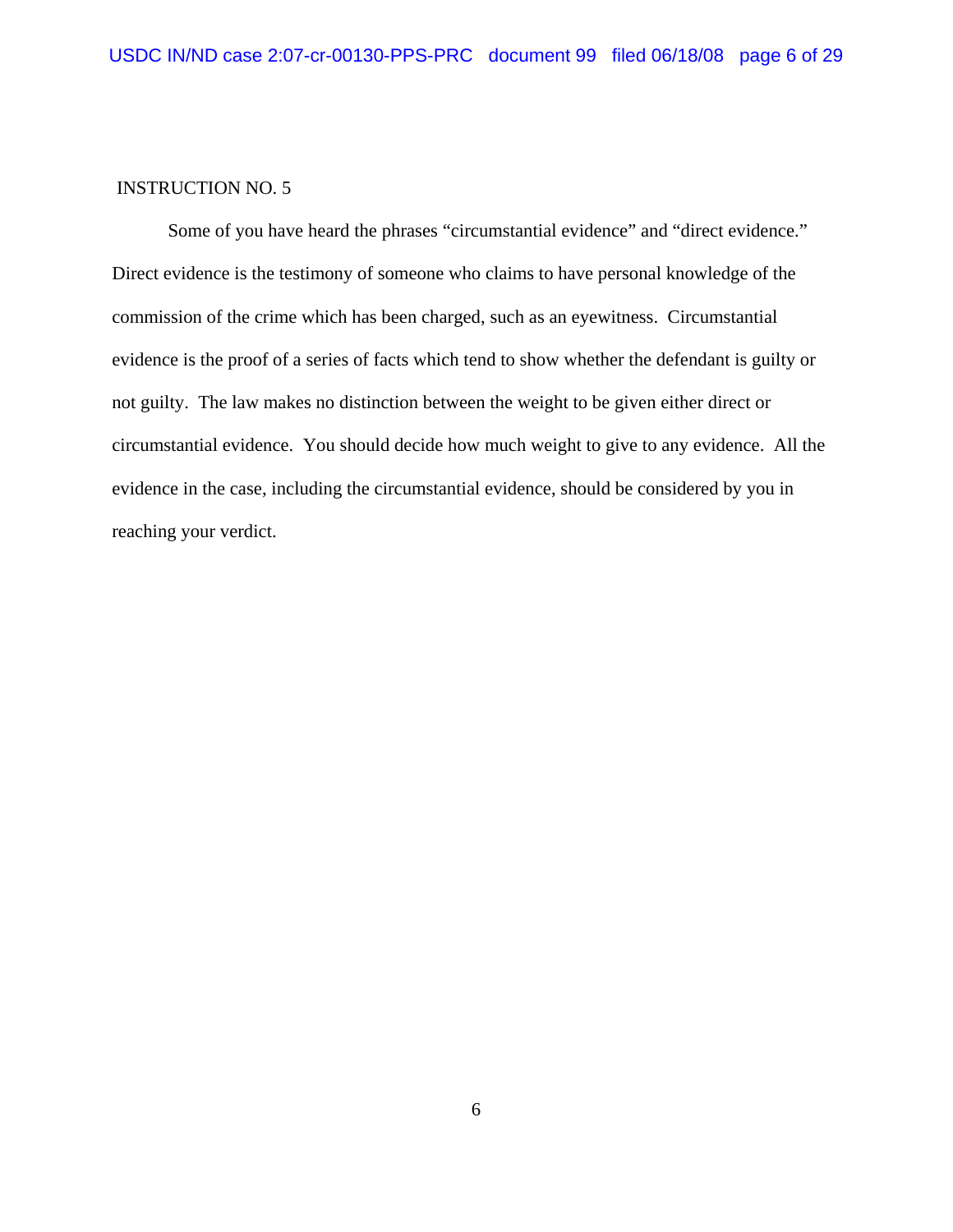Certain things are not evidence. I will list them for you:

First, anything that you may have seen or heard outside the courtroom is not evidence and must be entirely disregarded.

Second, questions and objections by the lawyers are not evidence. Attorneys have a duty to object when they believe a question is improper. You should not be influenced by any objection or by my ruling on it.

Third, the lawyers' statements to you are not evidence. The purpose of these statements is to discuss the issues and the evidence. If the evidence as you remember it differs from what the lawyers said, your memory is what counts.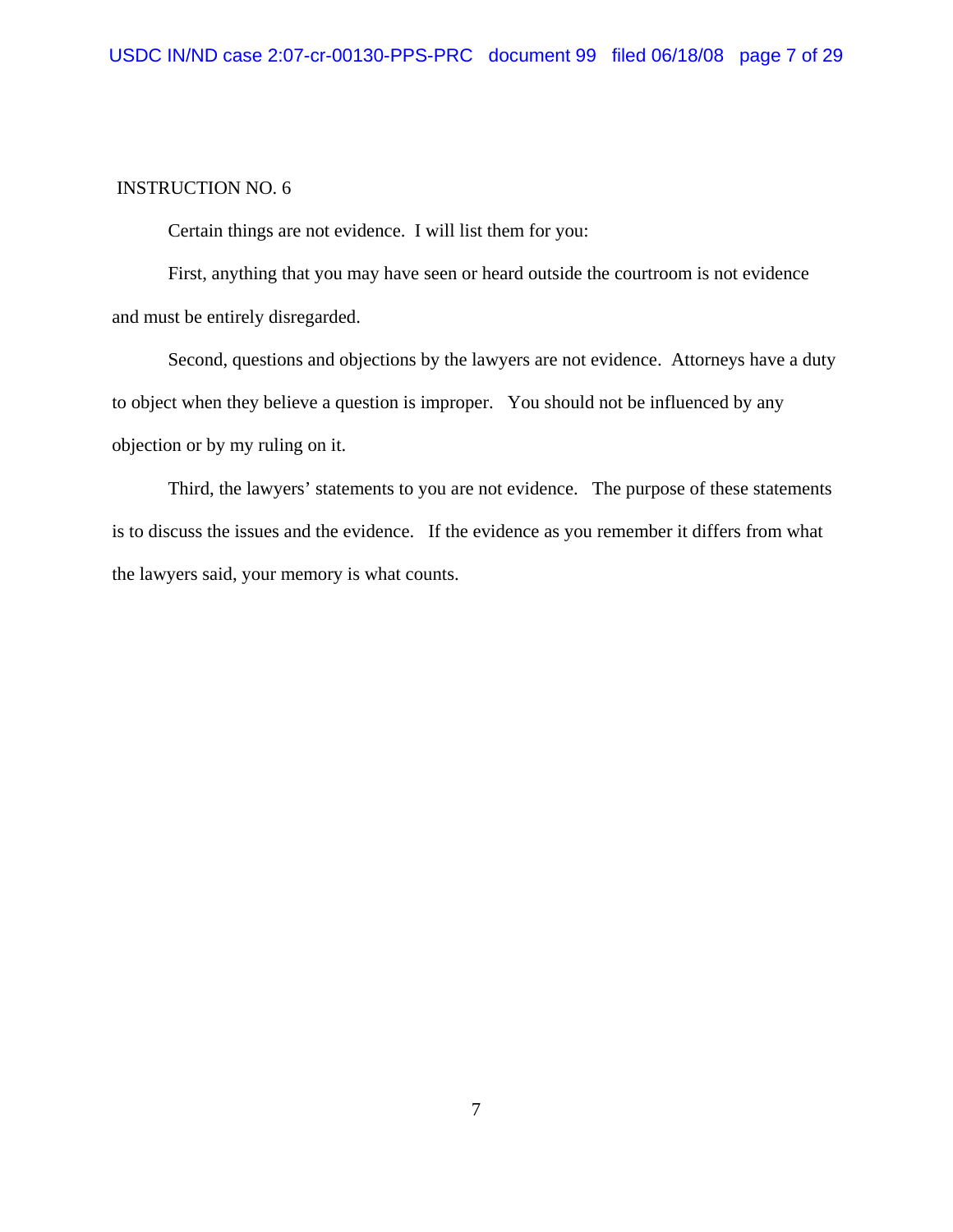It is proper for an attorney to interview any witness in preparation for trial.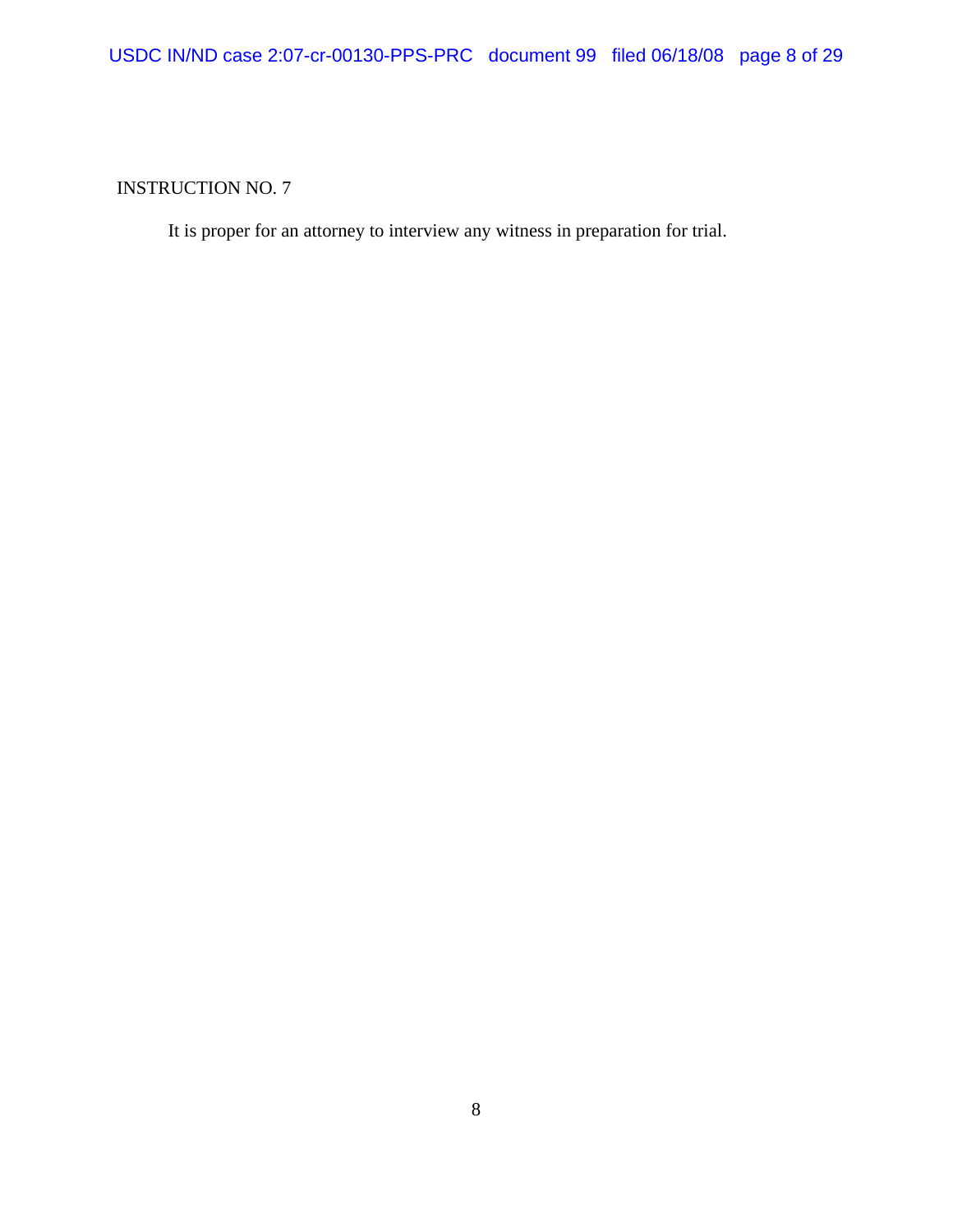The indictment in this case is the formal method of accusing the defendant of an offense and placing the defendant on trial. It is not evidence against the defendant and does not create any inference of guilt.

The defendant, Maria Olimpo, is charged with the offense of distribution of cocaine. The defendant has pleaded not guilty to the charge.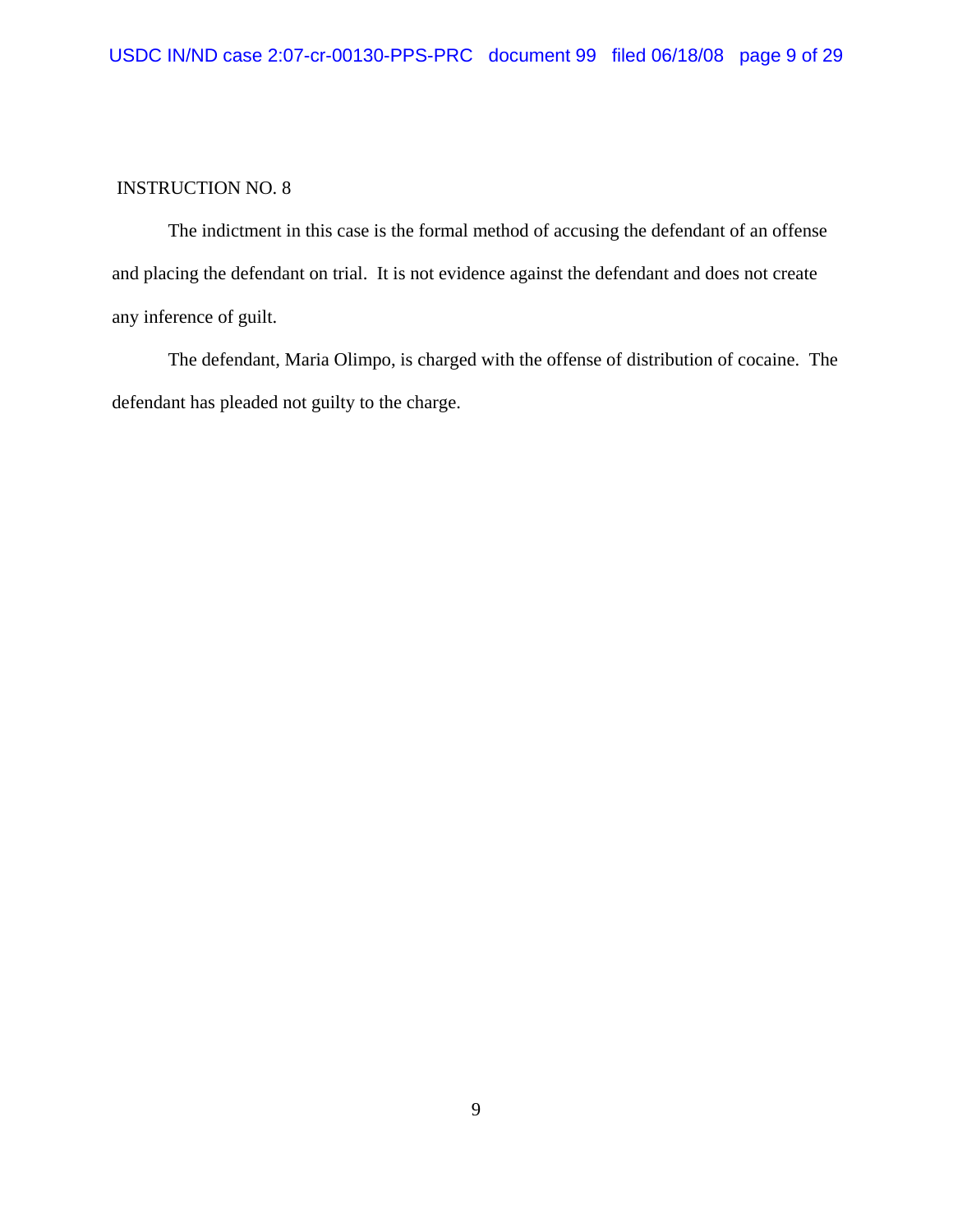The defendant is presumed to be innocent of each of the charge. This presumption continues during every stage of the trial and your deliberations on the verdict. It is not overcome unless from all the evidence in the case you are convinced beyond a reasonable doubt that the defendant is guilty as charged. The government has the burden of proving the guilt of the defendant beyond a reasonable doubt.

This burden of proof stays with the government throughout the case. The defendant is never required to prove her innocence or to produce any evidence at all.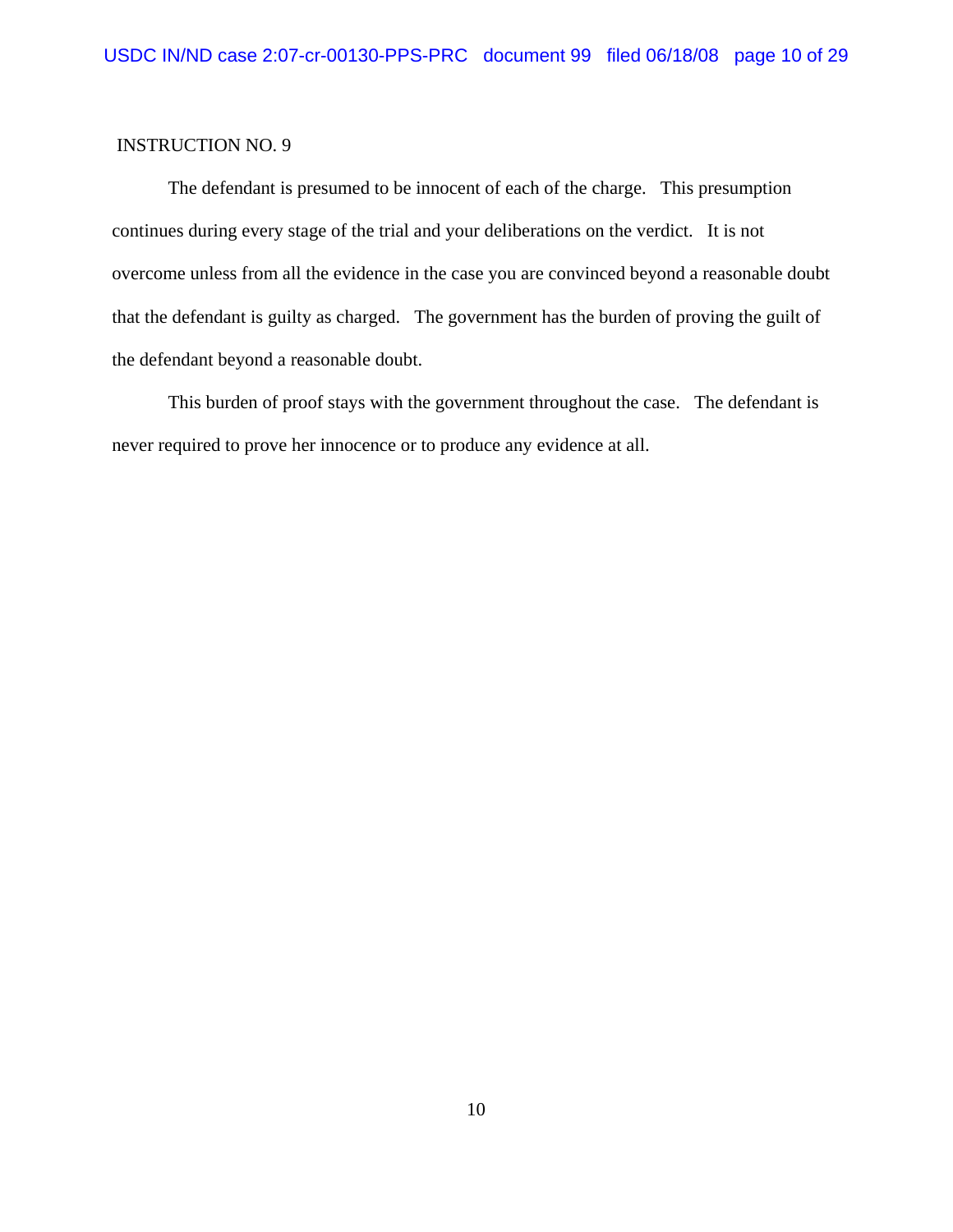You have received evidence of a statement said to be made by the defendant. You must decide whether the defendant did in fact make the statement. If you find that the defendant did make the statement, then you must decide what weight, if any, you feel the statement deserves. In making this decision, you should consider all matters in evidence having to do with the statement, including those concerning the defendant herself and the circumstances under which the statement was made.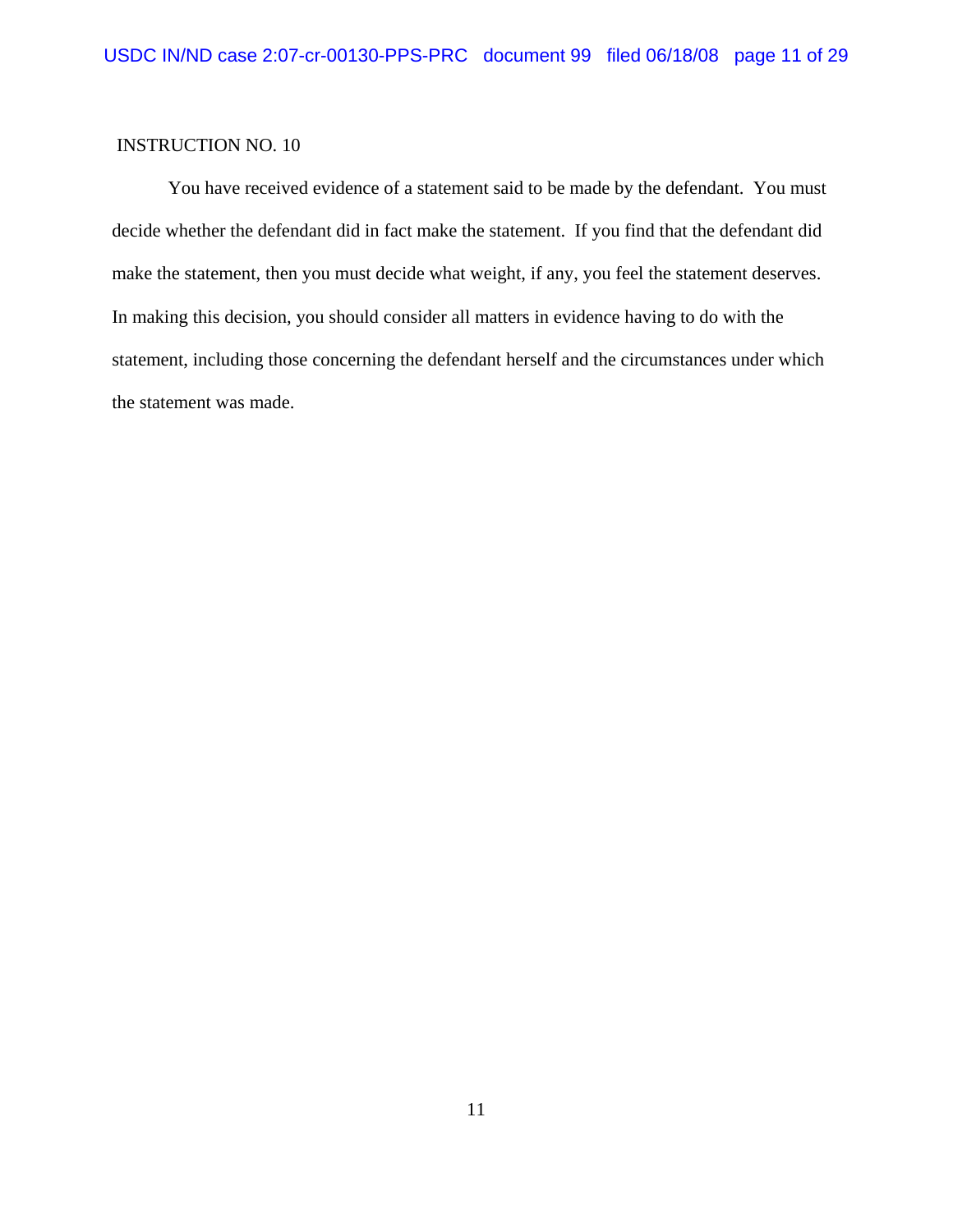You have heard a witness give opinions about matters requiring special knowledge or skill. You should judge this testimony in the same way that you judge the testimony of any other witness. The fact that such a person has given an opinion does not mean that you are required to accept it. Give the testimony whatever weight you think it deserves, considering the reasons given for the opinion, the witness's qualifications, and all of the other evidence in the case.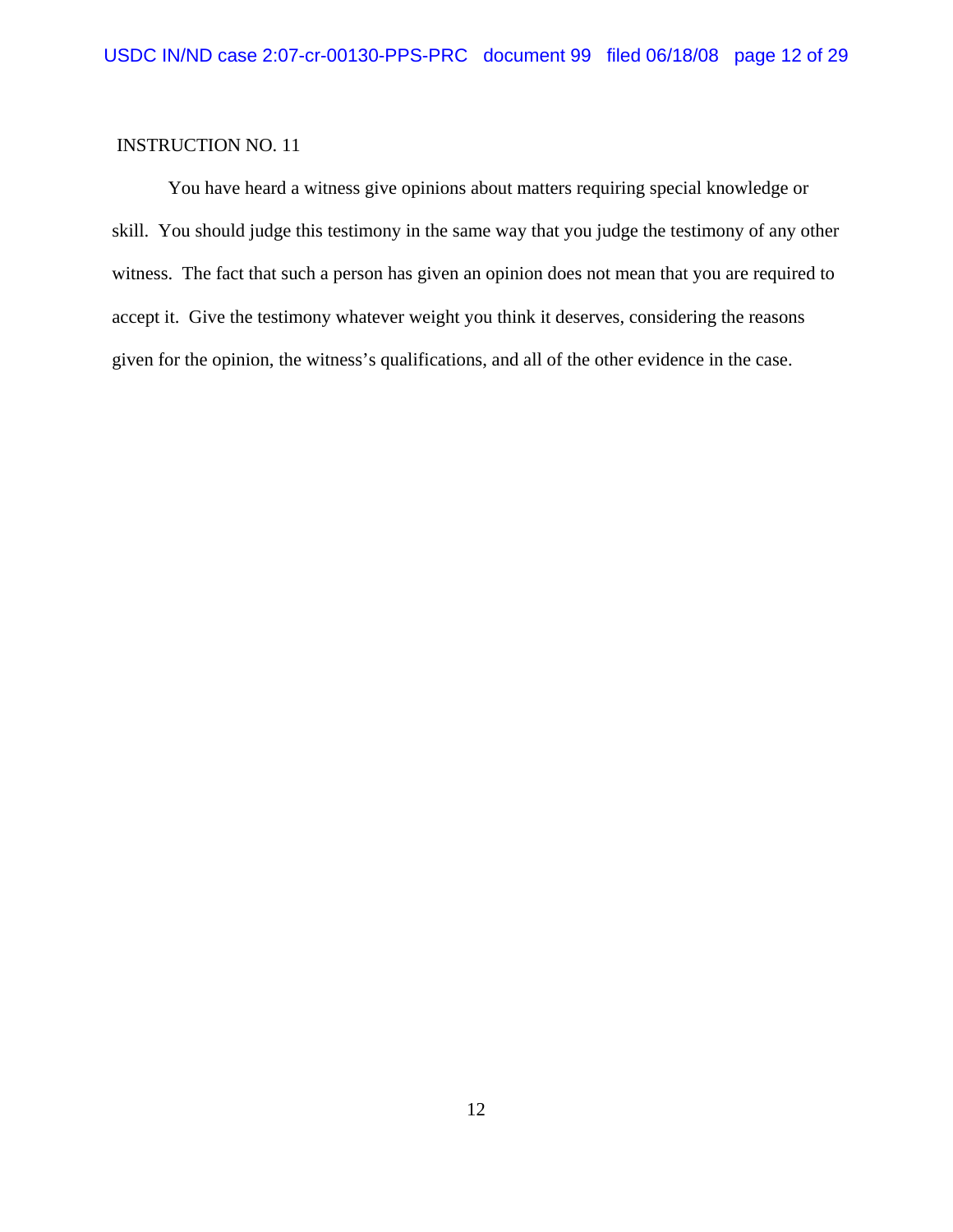You have heard testimony of an identification of a person. Identification testimony is an expression of belief or impression by the witness. You should consider whether, or to what extent, the witness had the ability and the opportunity to observe the person at the time of the offense and to make a reliable identification later. You should also consider the circumstances under which the witness later made the identification.

The government has the burden of proving beyond a reasonable doubt that the defendant was the person who committed the crime charged.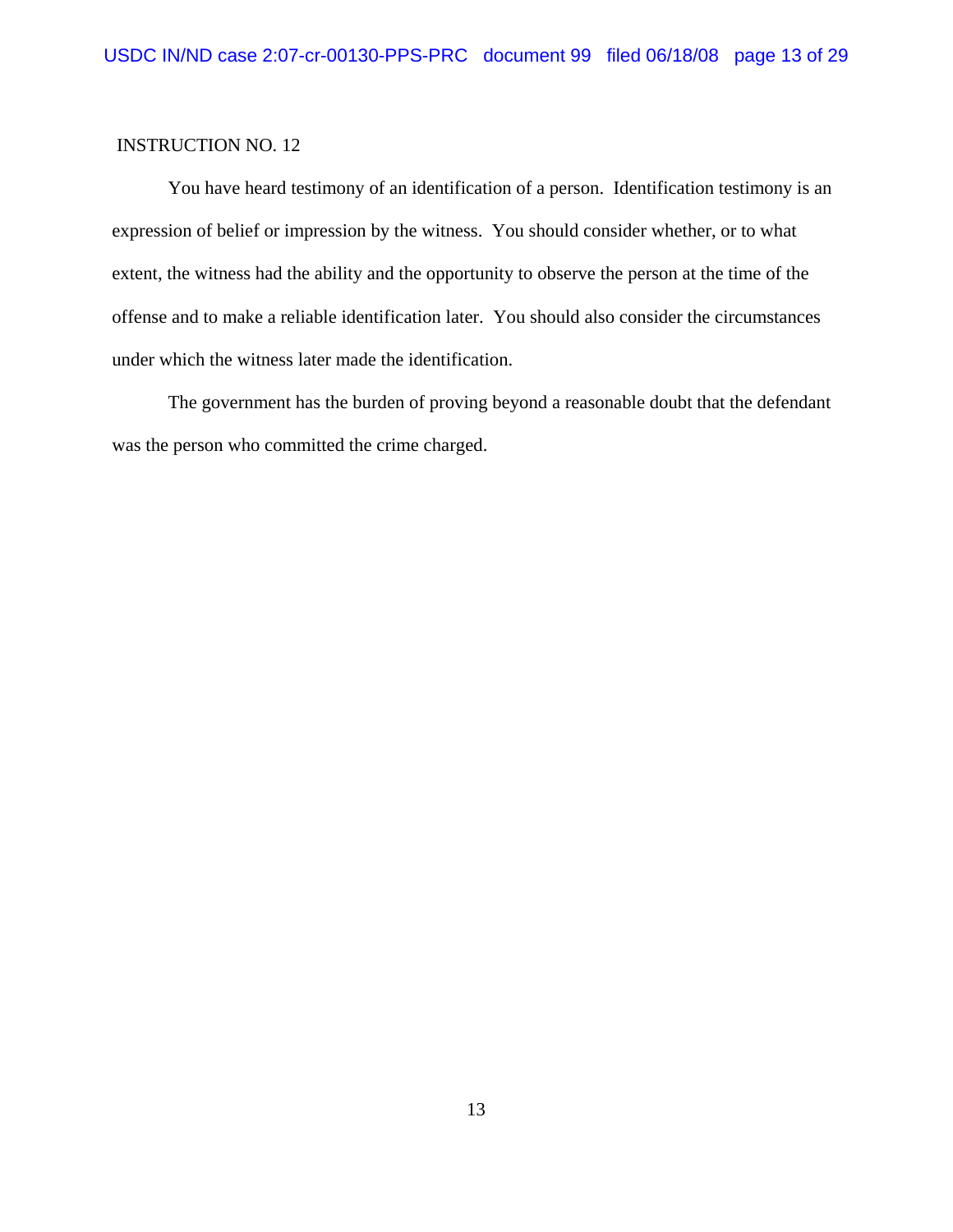You have heard evidence that, before the trial, witnesses made statements that may be inconsistent with the witnesses' testimony here in court. If you find that it is inconsistent, you may consider the earlier statement only in deciding the truthfulness and accuracy of that witness's testimony in this trial. You may not use it as evidence of the truth of the matters contained in that prior statement. If that statement was made under oath, you may also consider it as evidence of the truth of the matters contained in that prior statement.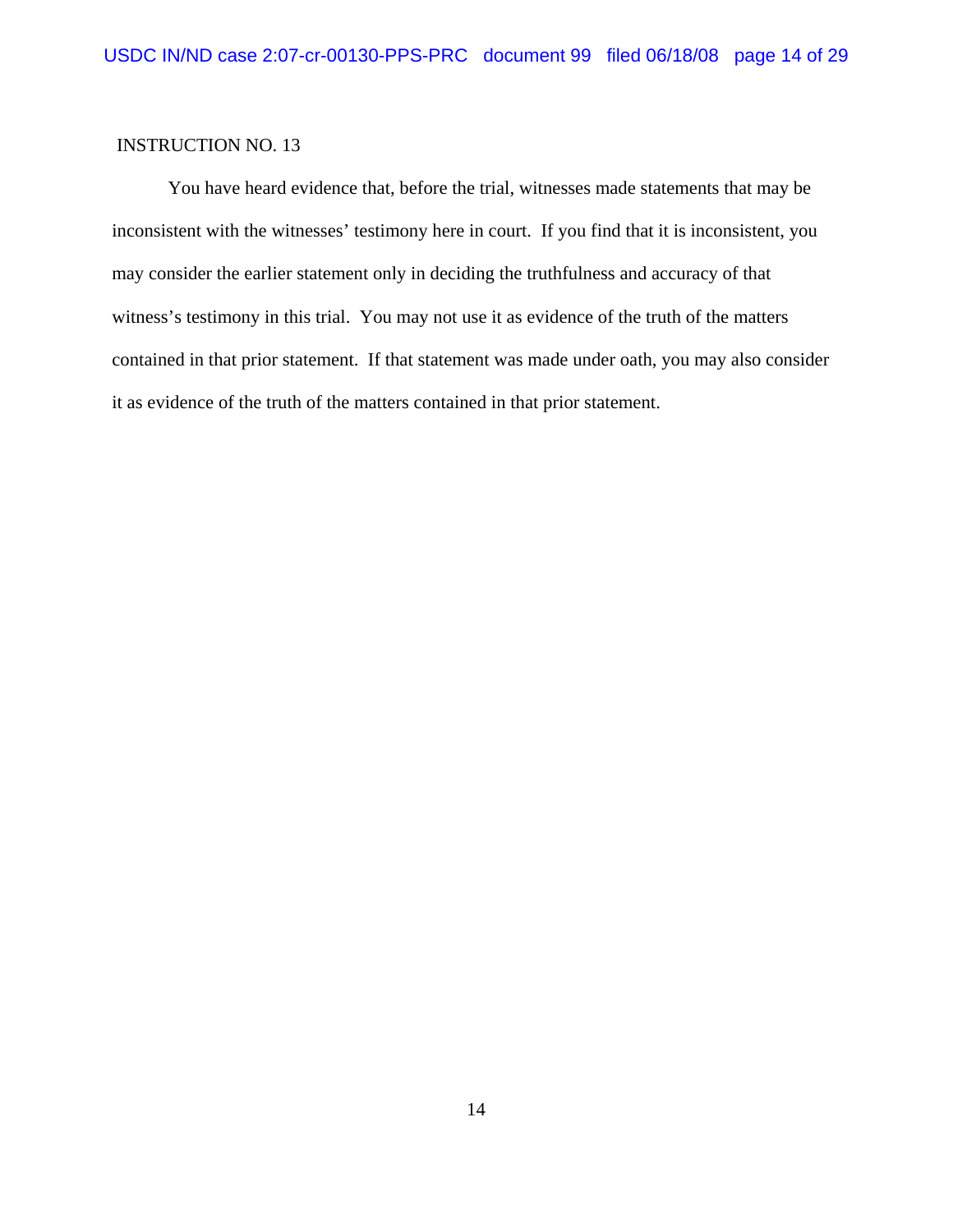A statement made by a defendant before trial that is inconsistent with the defendant's testimony here in court may be used by you as evidence of the truth of the matters contained in it, and also in deciding the truthfulness and accuracy of that defendant's testimony in this trial.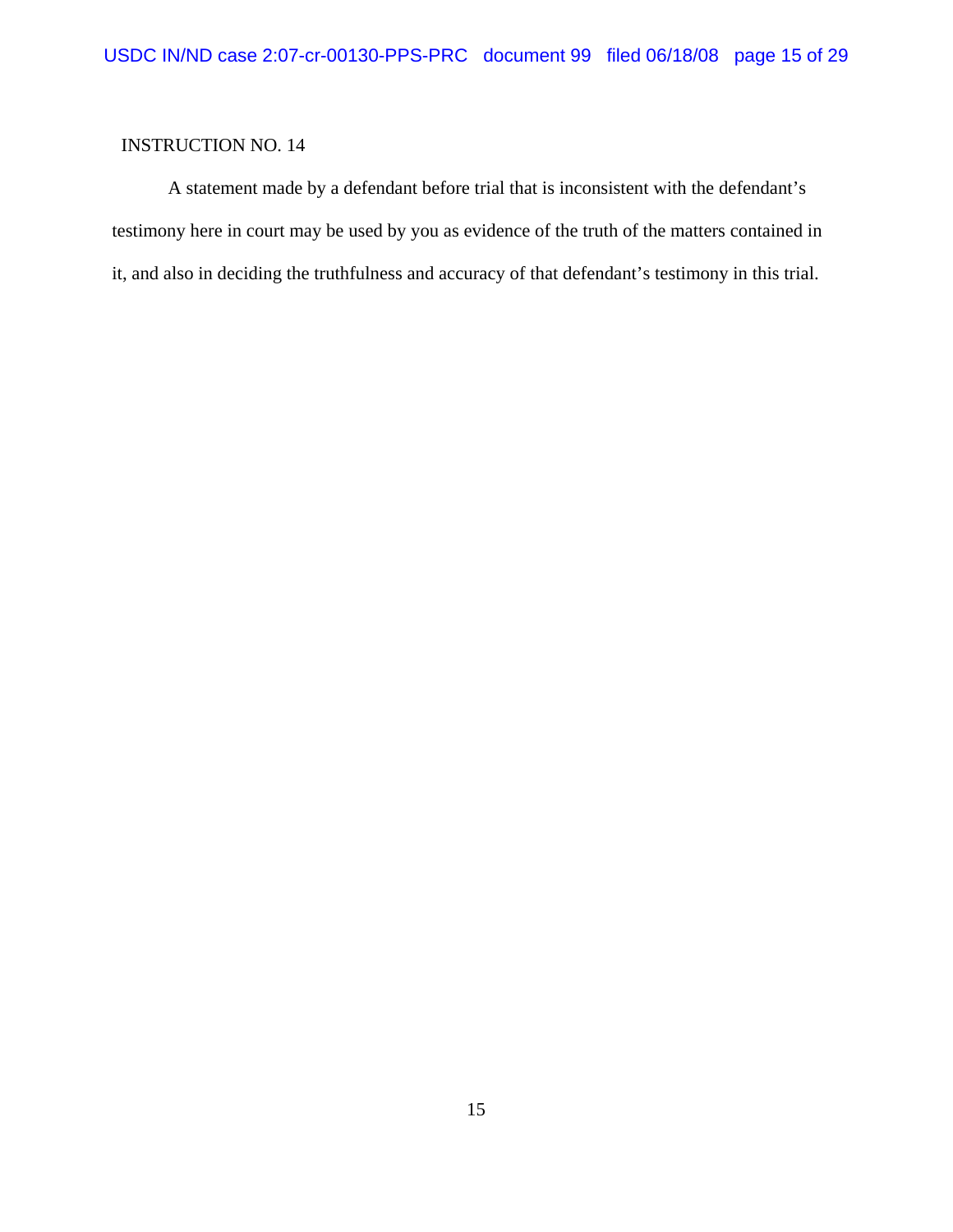You have heard evidence that Ronald Johnson and Thomas Reed have each been convicted of a crime. You may consider this evidence only in deciding whether Mr. Johnson's and/or Mr. Reed's testimony is truthful in whole, in part, or not at all. You may not consider this evidence for any other purpose.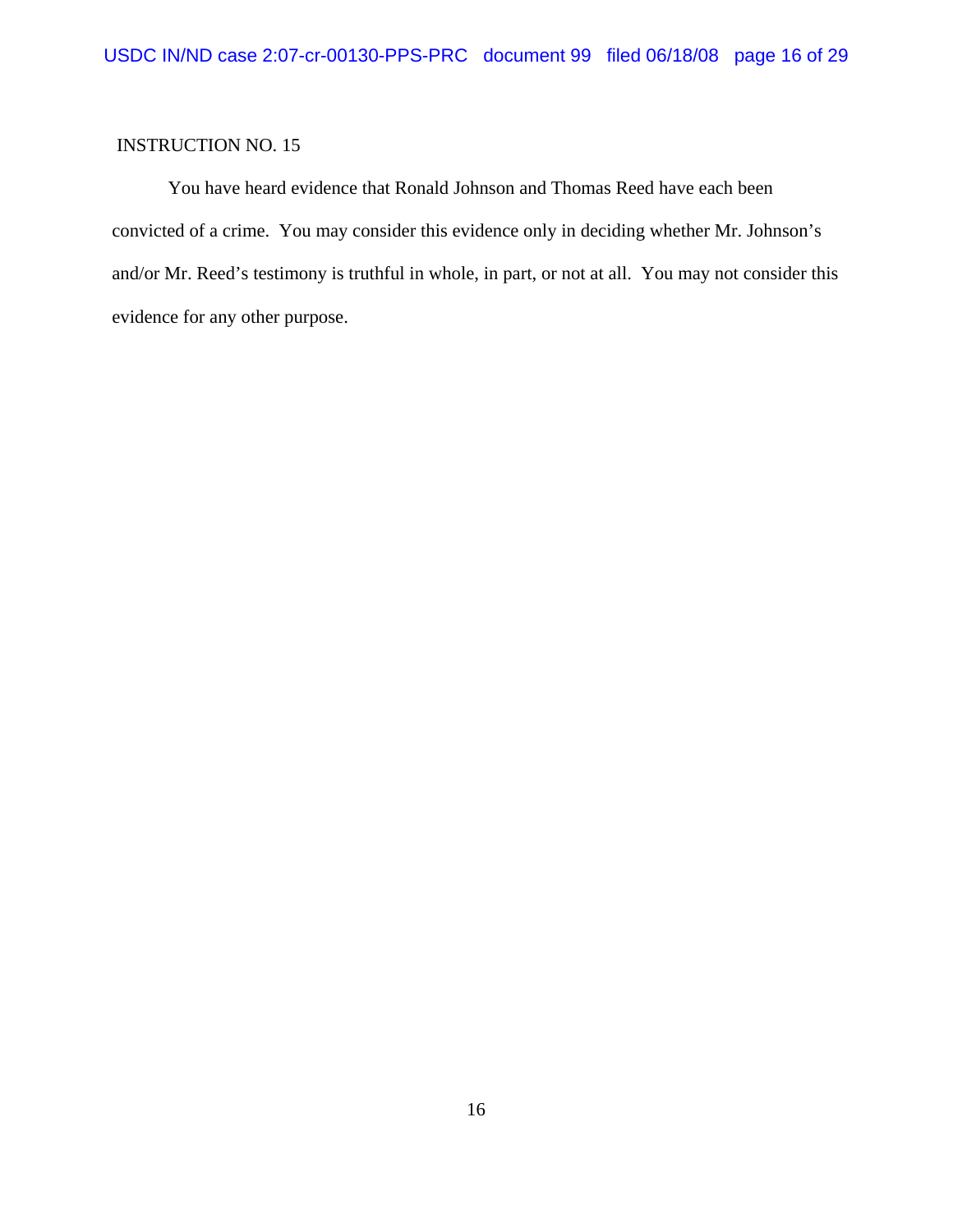You have heard testimony from Ronald Johnson who:

(a) received benefits from the government in connection with this case; and

(b) has pleaded guilty to an offense arising out of the same occurrences for which the

Defendant is now on trial. Mr. Johnson's guilty plea is not to be considered as evidence against the defendant.

You may give this testimony such weight as you feel it deserves, keeping in mind that it must be considered with caution and great care.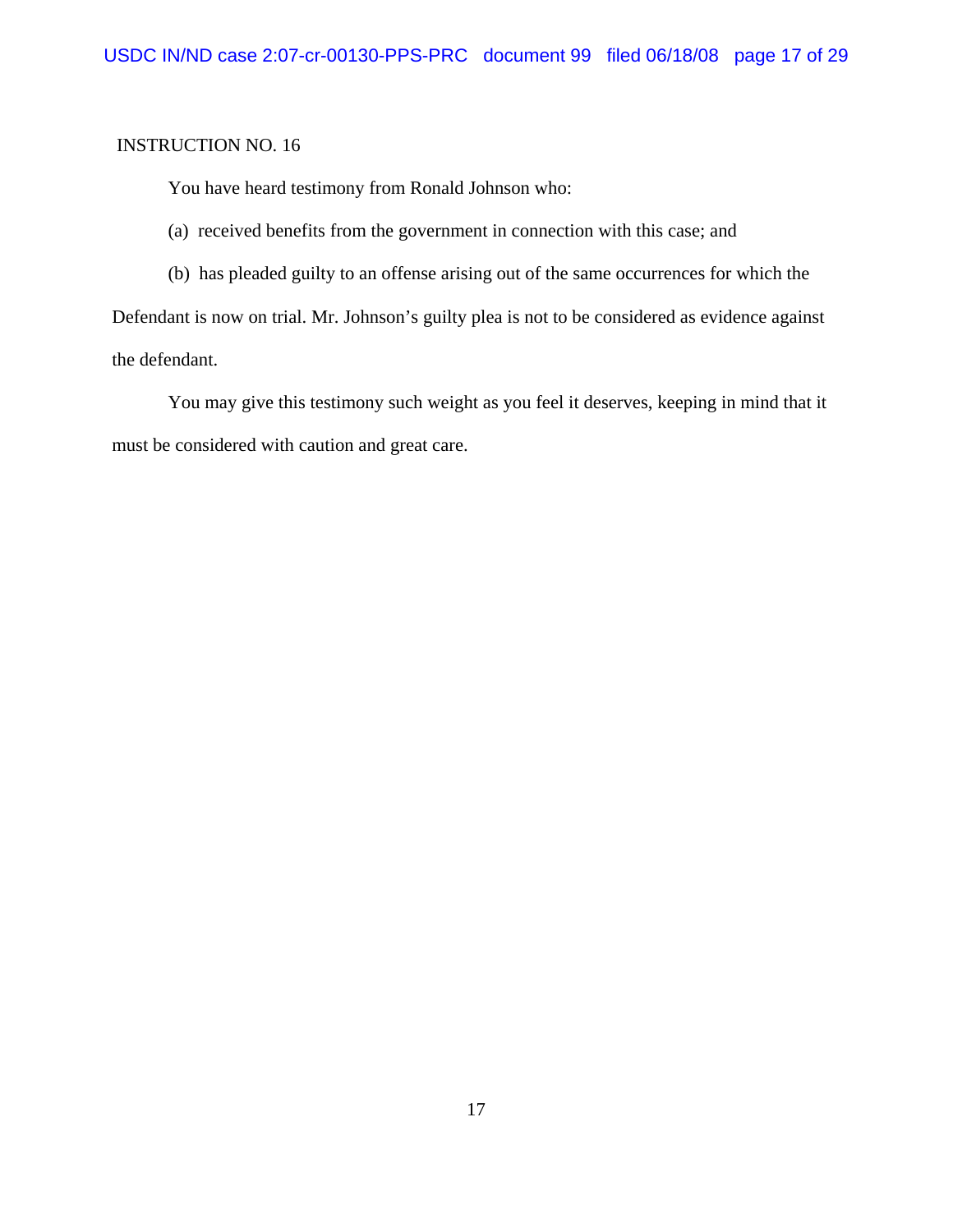You have heard recorded conversations. These recorded conversations are proper evidence and you may consider them, just as any other evidence.

When the recordings were played during the trial, you were furnished transcripts of the recorded conversations.

The recordings are the evidence, and the transcripts were provided to you only as a guide to help you follow as you listen to the recordings. The transcripts are not evidence of what was actually said or who said it. It is up to you to decide whether the transcripts correctly reflect what was said and who said it. If you noticed any difference between what you heard on the recordings and what you read in the transcripts, you must rely on what you heard, not what you read. And if after careful listening, you could not hear or understand certain parts of the recordings, you must ignore the transcripts as far as those parts are concerned.

You are not required to replay the recordings, in part or in whole. You may rely, instead, on you recollections of these recordings as you heard them at trial. If you do decide to listen to or watch a recording and wish to have any of the transcripts corresponding to that recording, ask the Marshal in writing. You may choose to listen to or watch the recording without the transcript.

18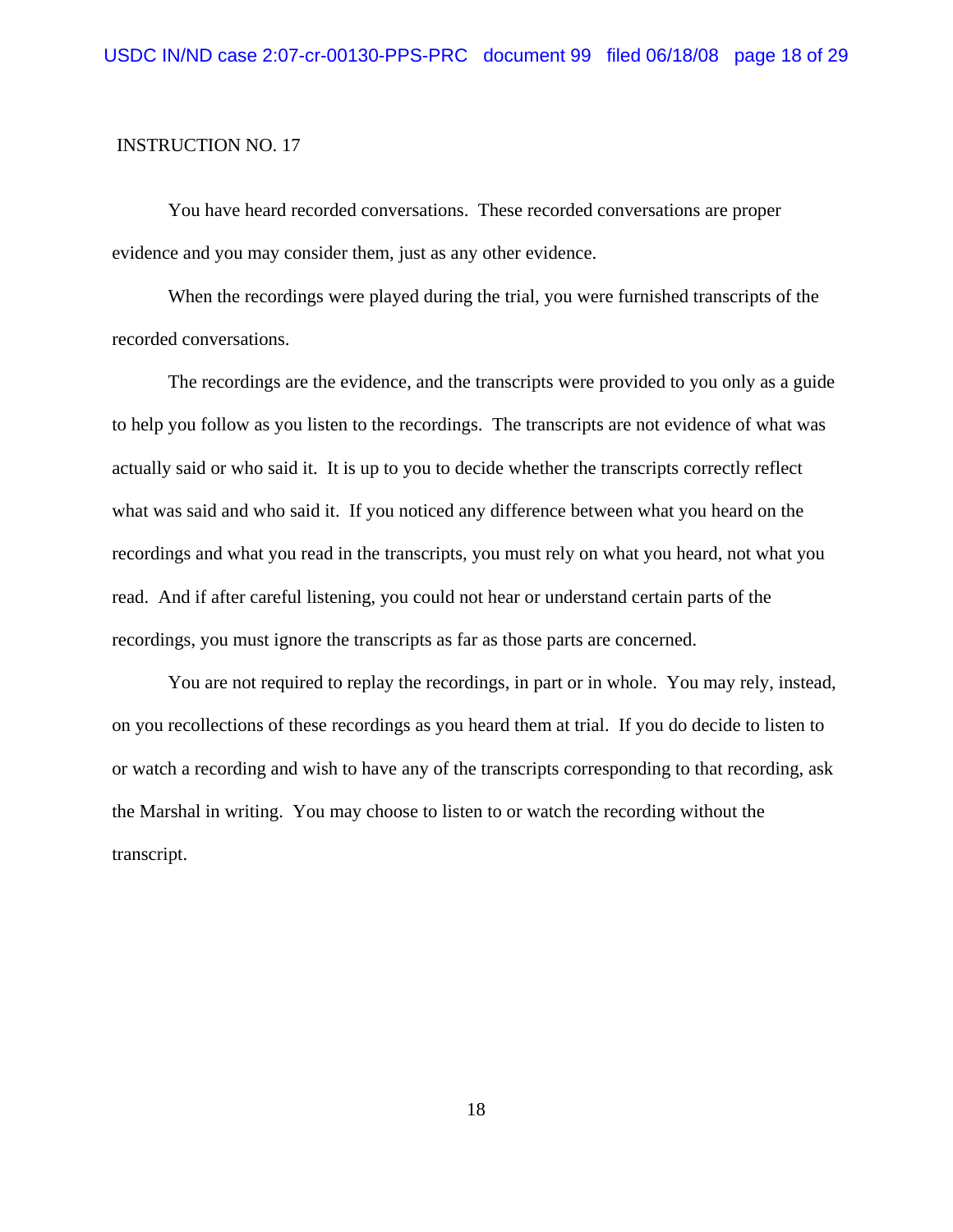The indictment charges that the offense was committed "on or about" August 31, 2006. The government must prove that the offense happened reasonably close to that date but is not required to prove that the alleged offense happened on that exact date.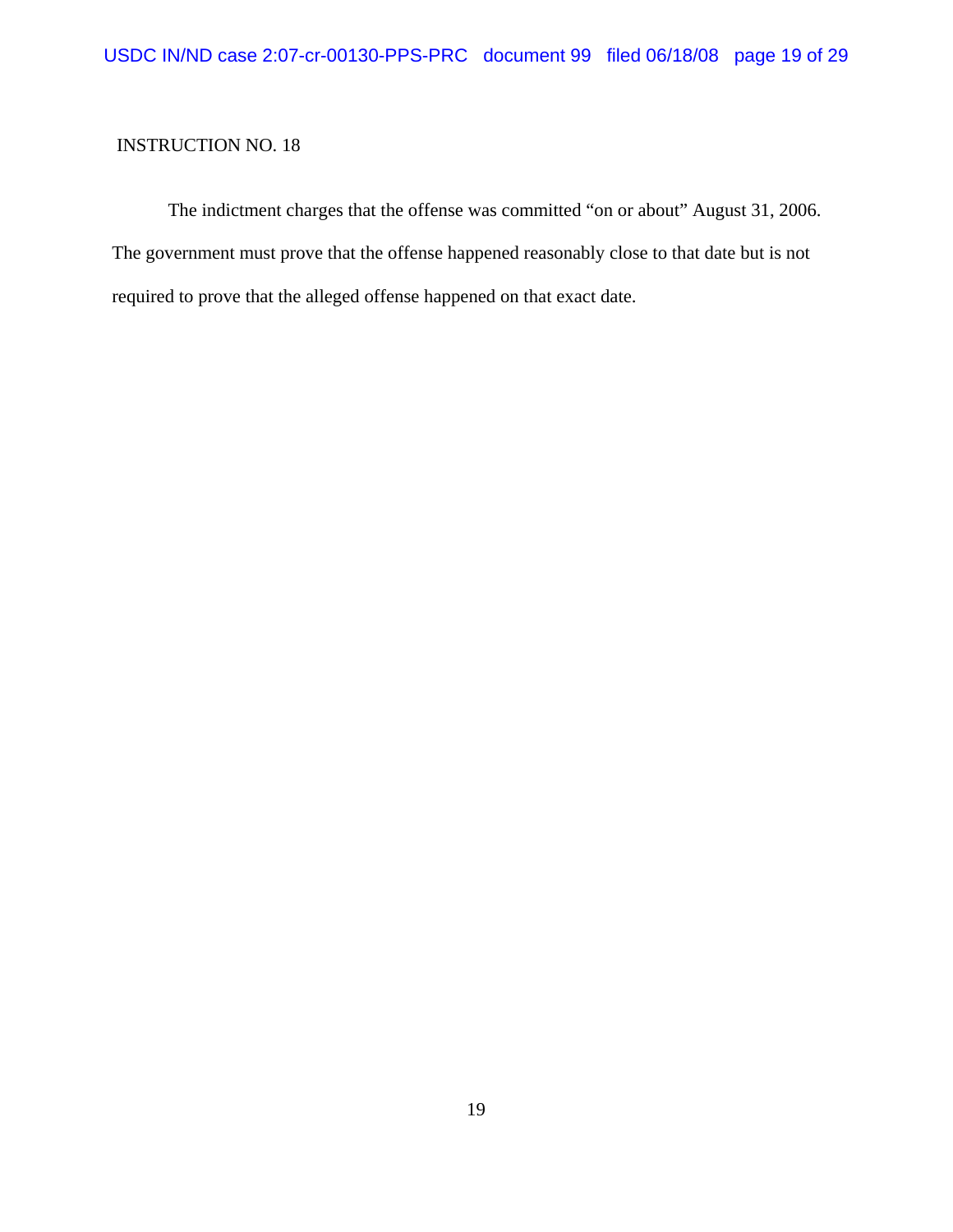When the word "knowingly" is used in these instructions, it means that the defendant realized what she was doing and was aware of the nature of her conduct, and did not act through ignorance, mistake or accident. Knowledge may be proved by the defendant's conduct, and by all the facts and circumstances surrounding the case.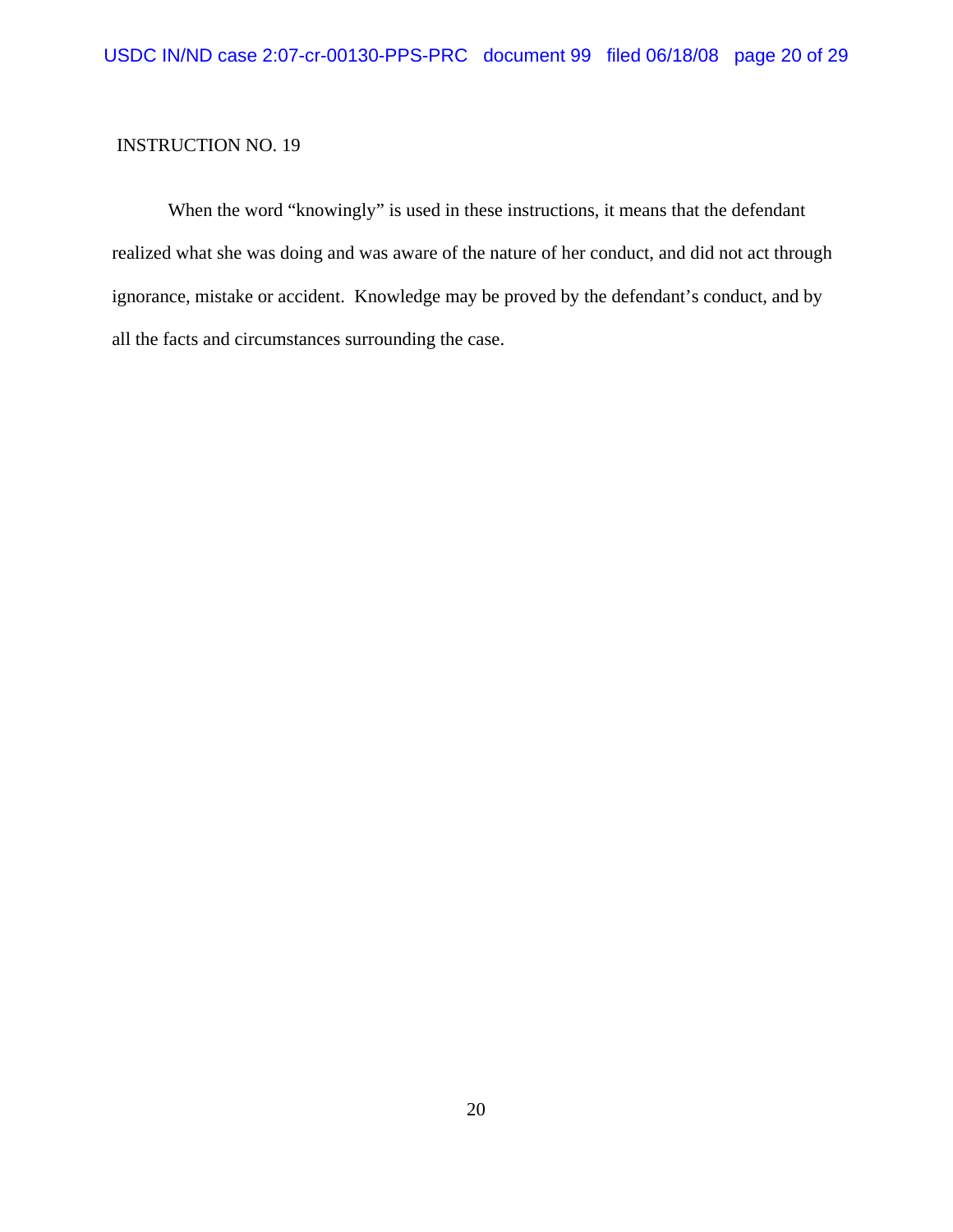An offense may be committed by more than one person. A defendant's guilt may be established without proof that the defendant personally performed every act constituting the crime charged.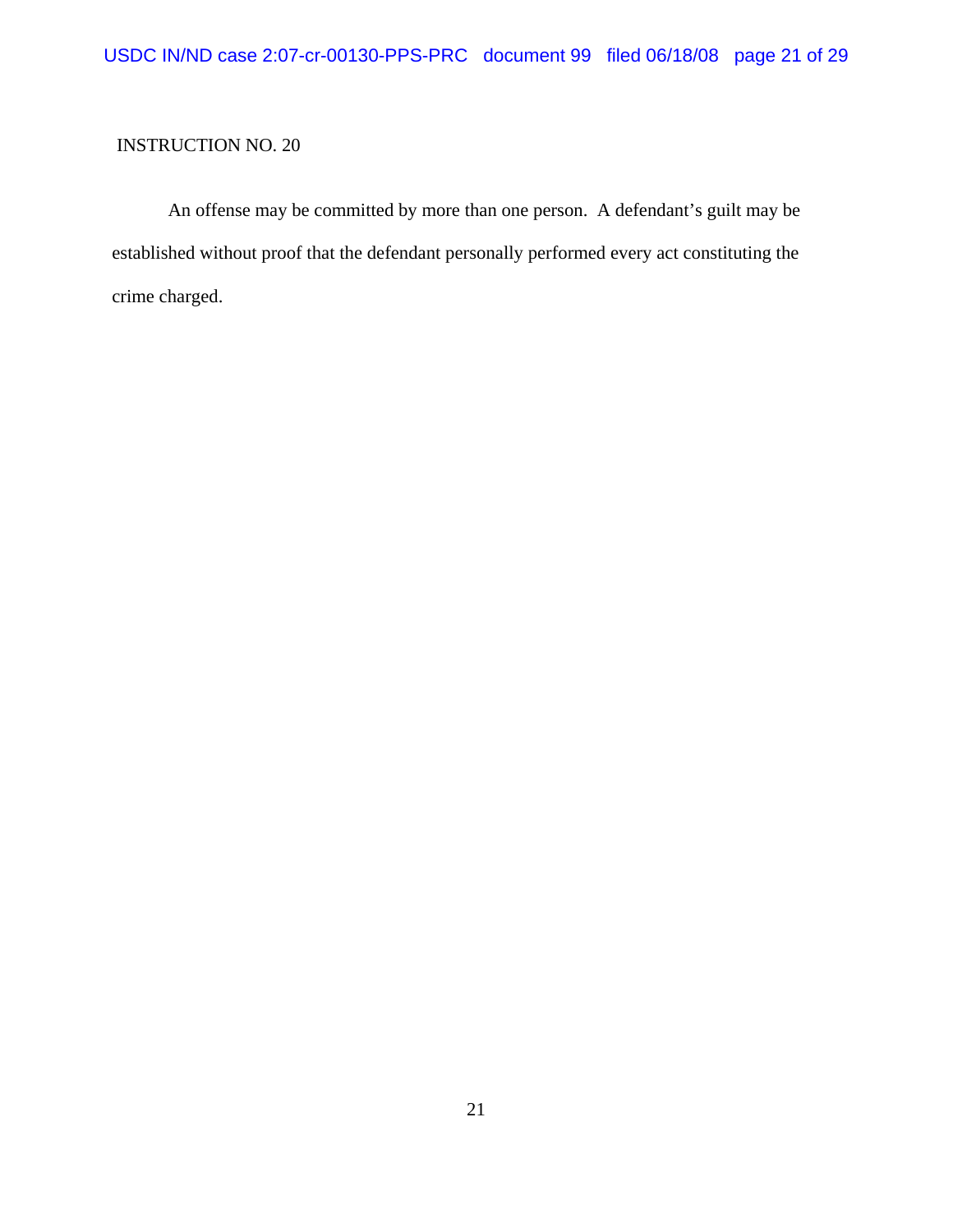Any person who knowingly aids the commission of an offense may be found guilty of that offense. That person must knowingly associate with the criminal activity, participate in the activity, and try to make it succeed.

If a defendant knowingly caused the acts of another, the defendant is responsible for those acts as though she personally committed them.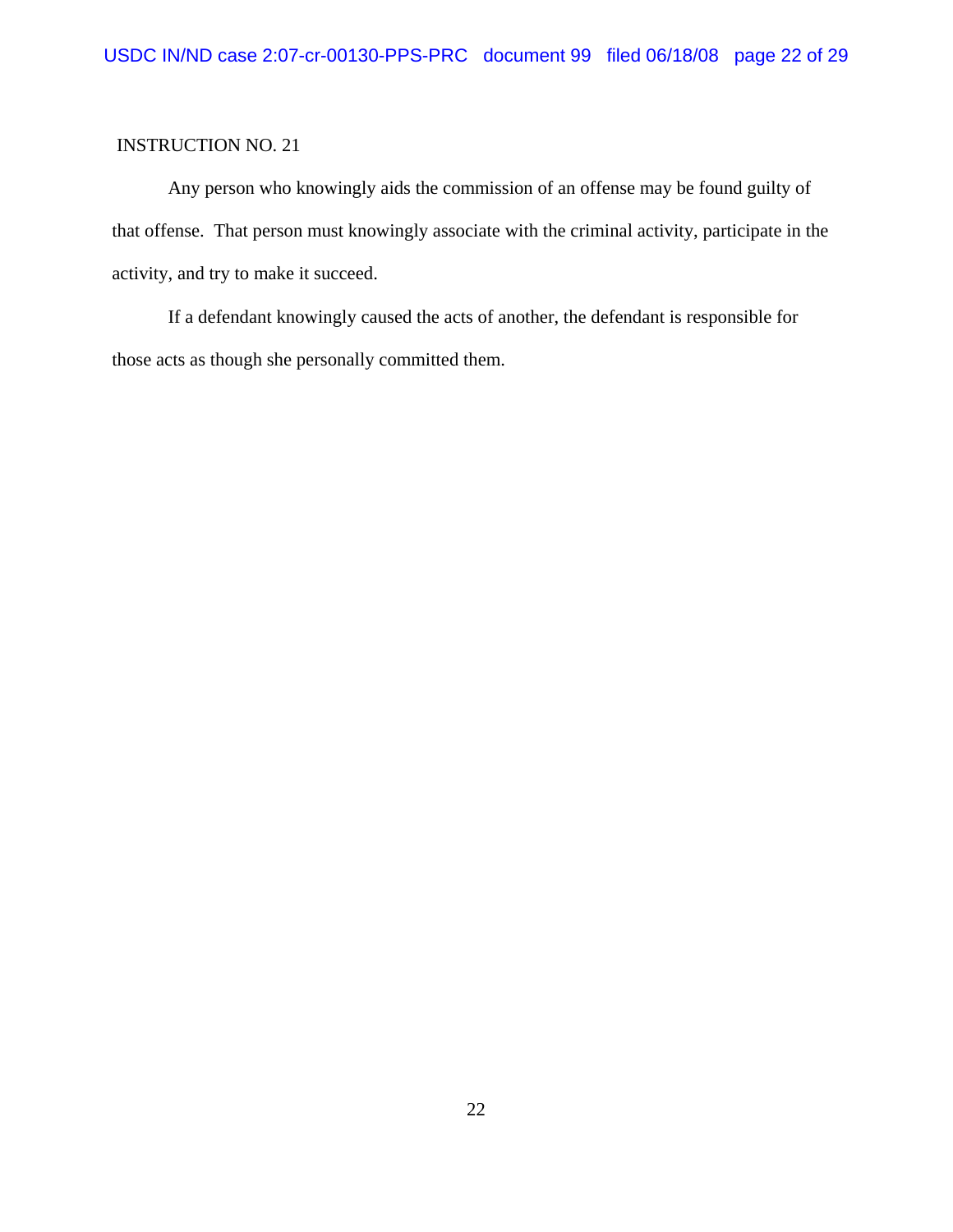To sustain the charge of distributing cocaine, the government must prove the following propositions:

First, the defendant distributed cocaine;

Second, the defendant did so knowingly or intentionally; and,

Third, the defendant knew the substance was a controlled substance.

If you find from your consideration of all the evidence that each of these propositions has been proved beyond a reasonable doubt, then you should find the defendant guilty.

If, on the other hand, you find from your consideration of all the evidence that any of these propositions has not been proved beyond a reasonable doubt, then you should find the defendant not guilty.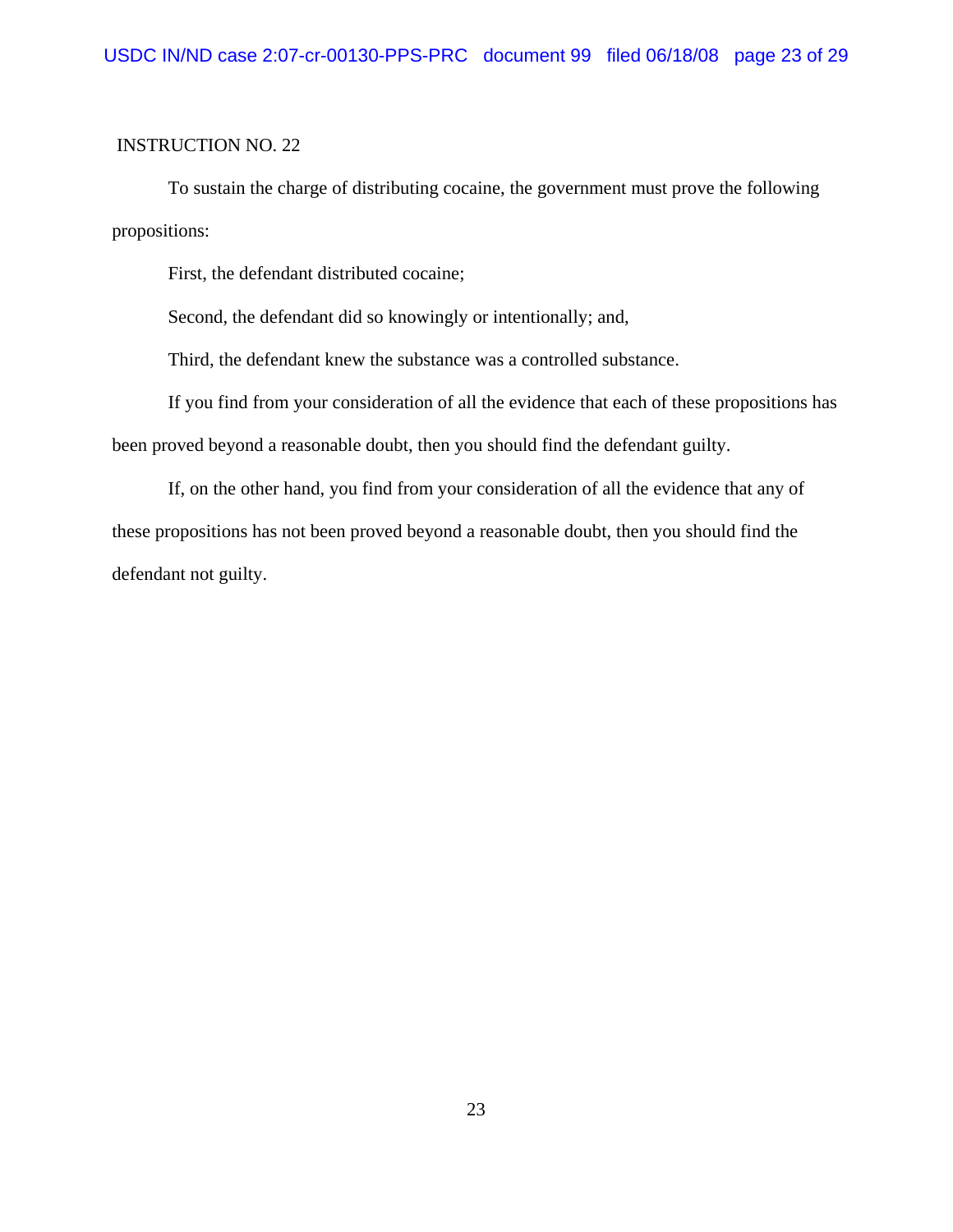USDC IN/ND case 2:07-cr-00130-PPS-PRC document 99 filed 06/18/08 page 24 of 29

## INSTRUCTION NO. 23

Distribution is the transfer or attempted transfer of possession from one person to another.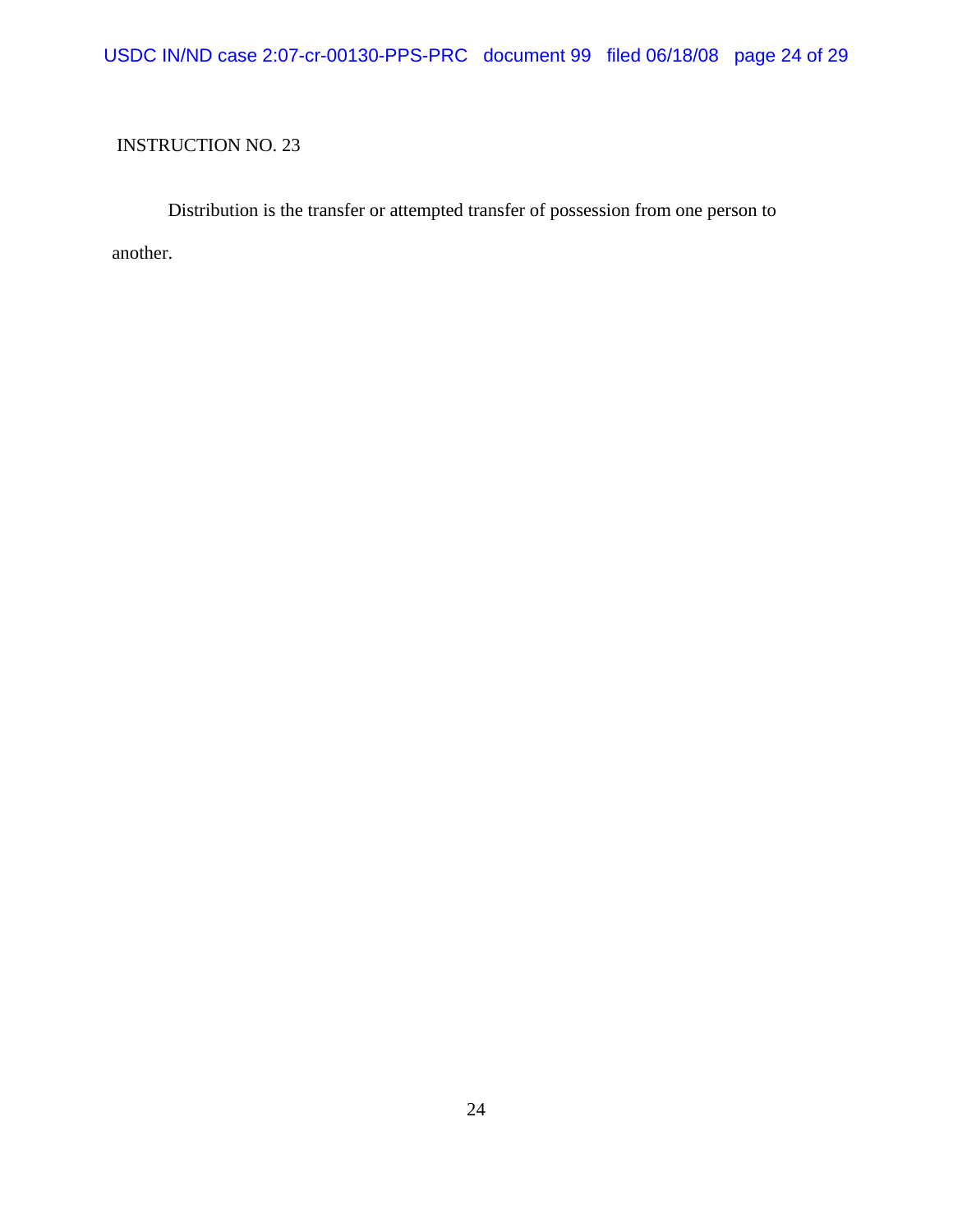It is sufficient that the defendant knew that the substance was some kind of prohibited drug. It does not matter whether the defendant knew that the substance was cocaine.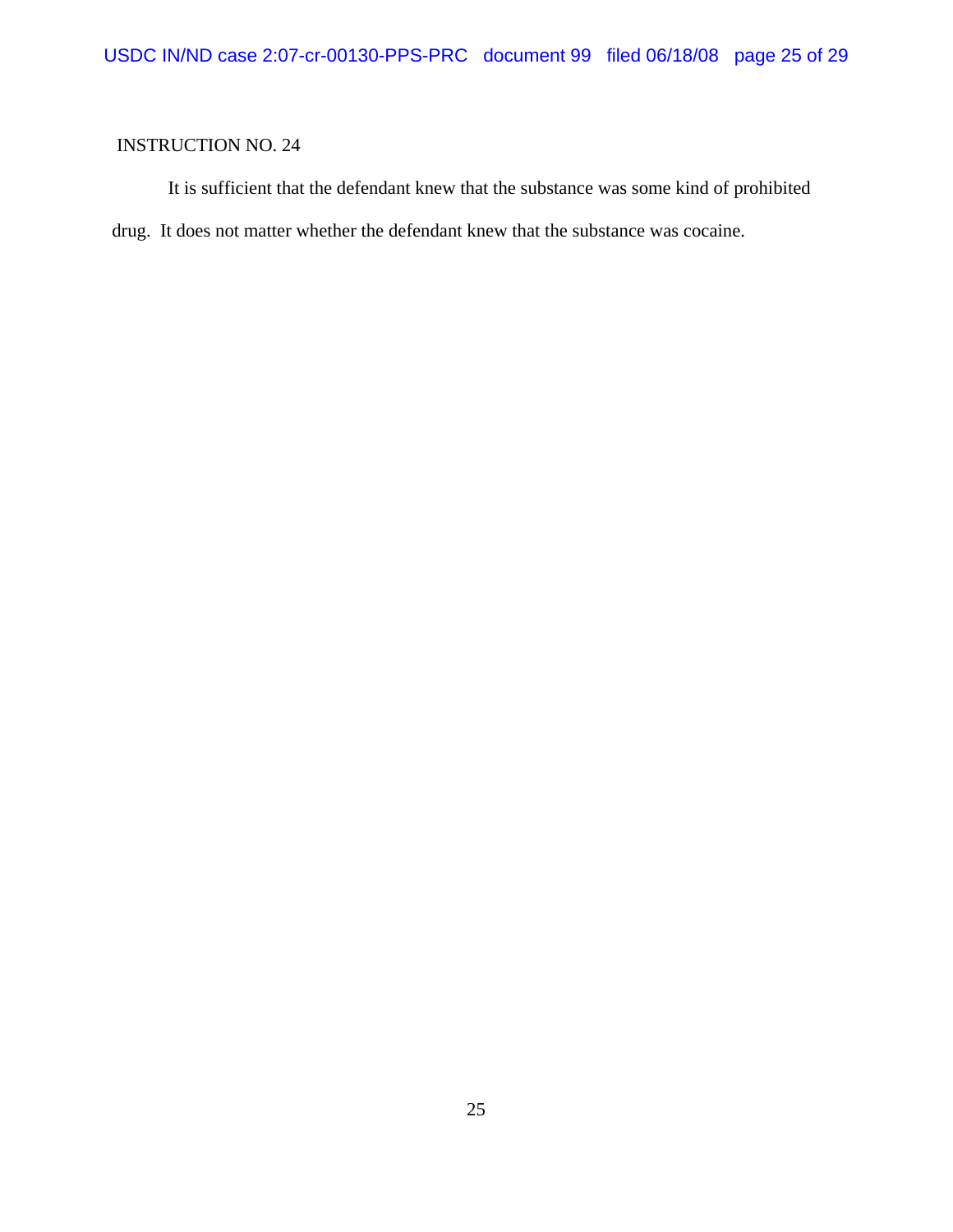You are instructed that cocaine is a controlled substance.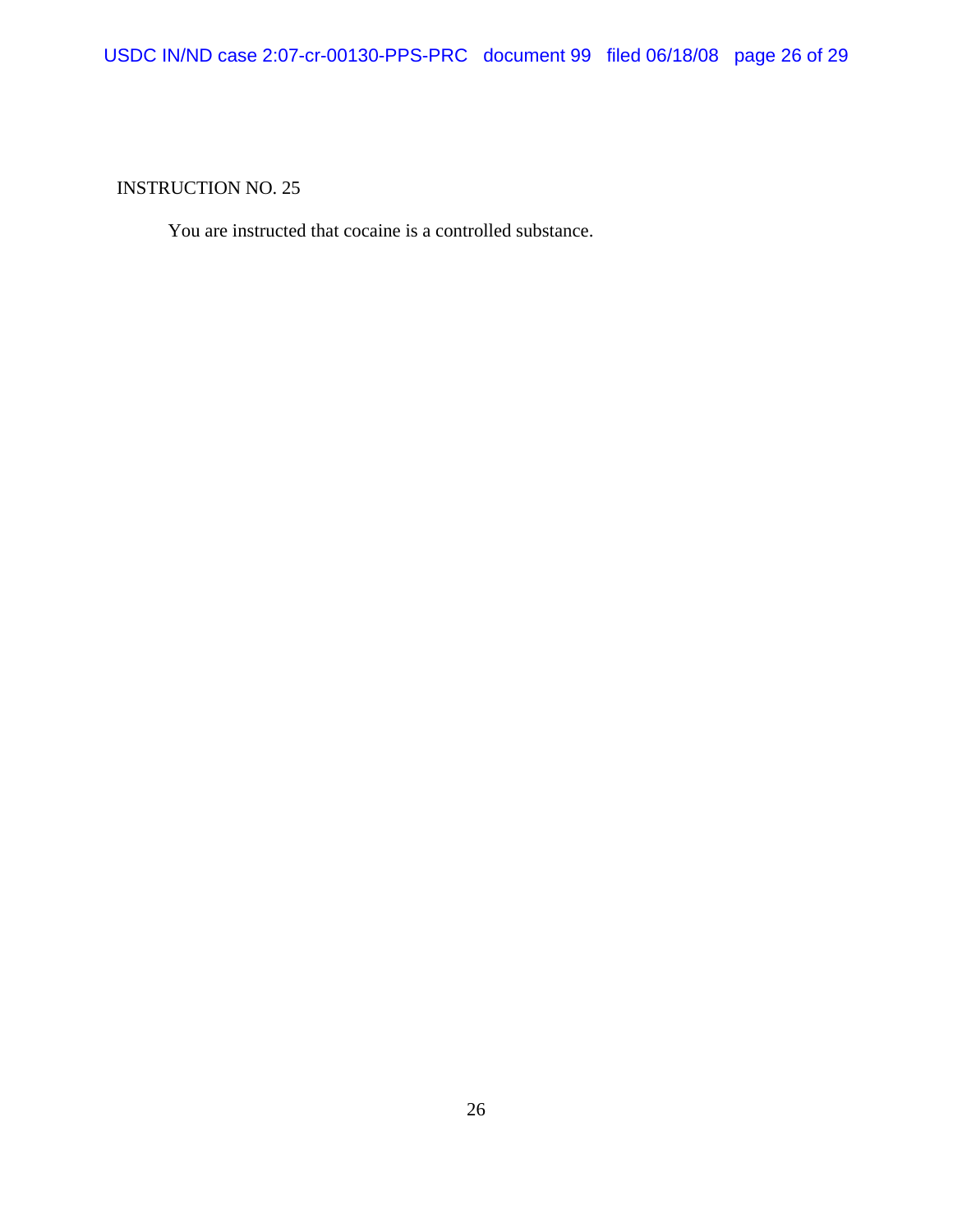Upon retiring to the jury room, select one of your number as your foreperson. The foreperson will preside over your deliberations and will be your representative here in court.

Forms of verdict have been prepared for you.

Take these forms to the jury room, and when you have reached unanimous agreement on the verdict, your foreperson will fill in and date the appropriate form, and each of you will sign it.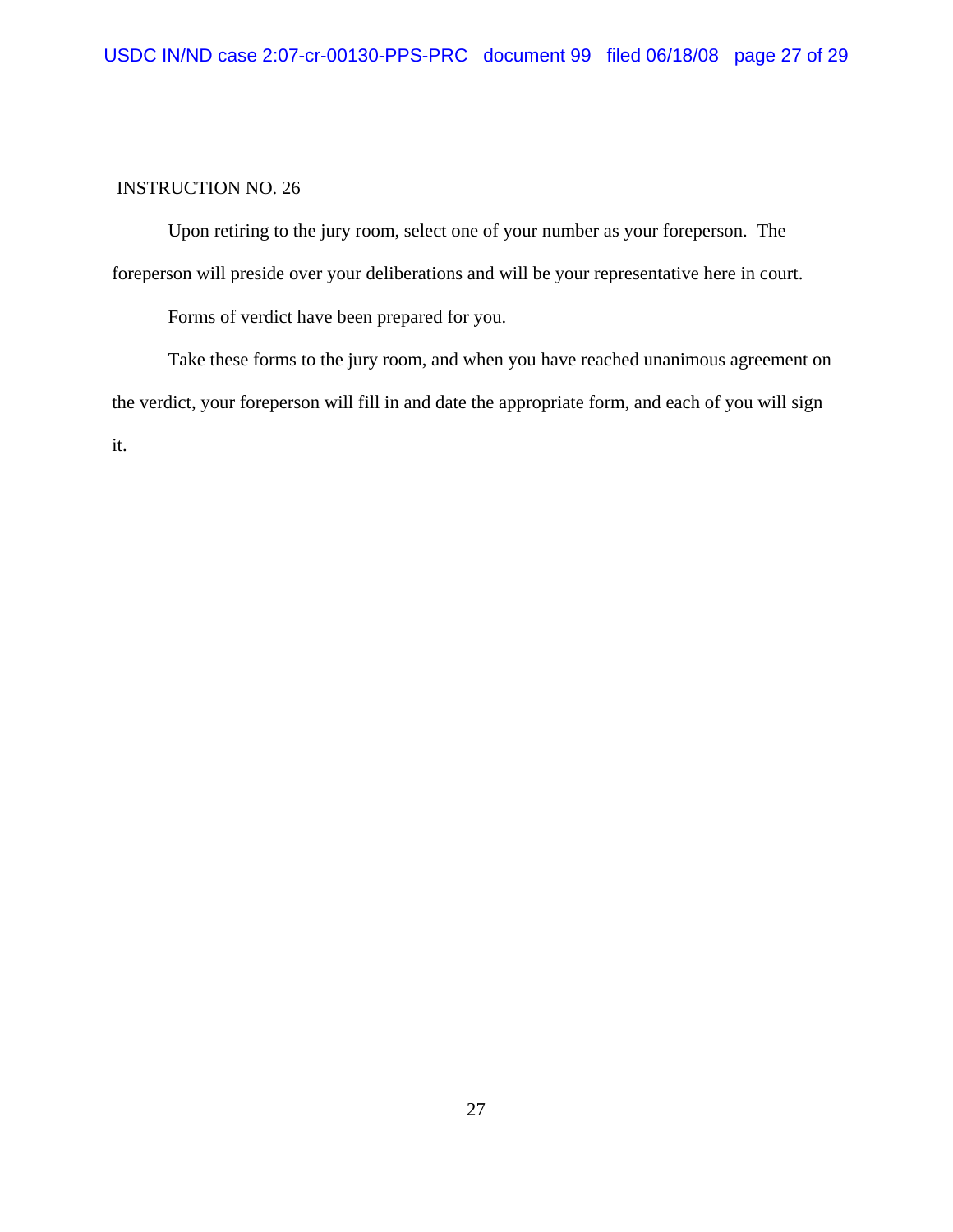I do not anticipate that you will need to communicate with me. If you do, however, the only proper way is in writing, signed by the foreperson, or if he or she is unwilling to do so, by some other juror, and given to the marshal.